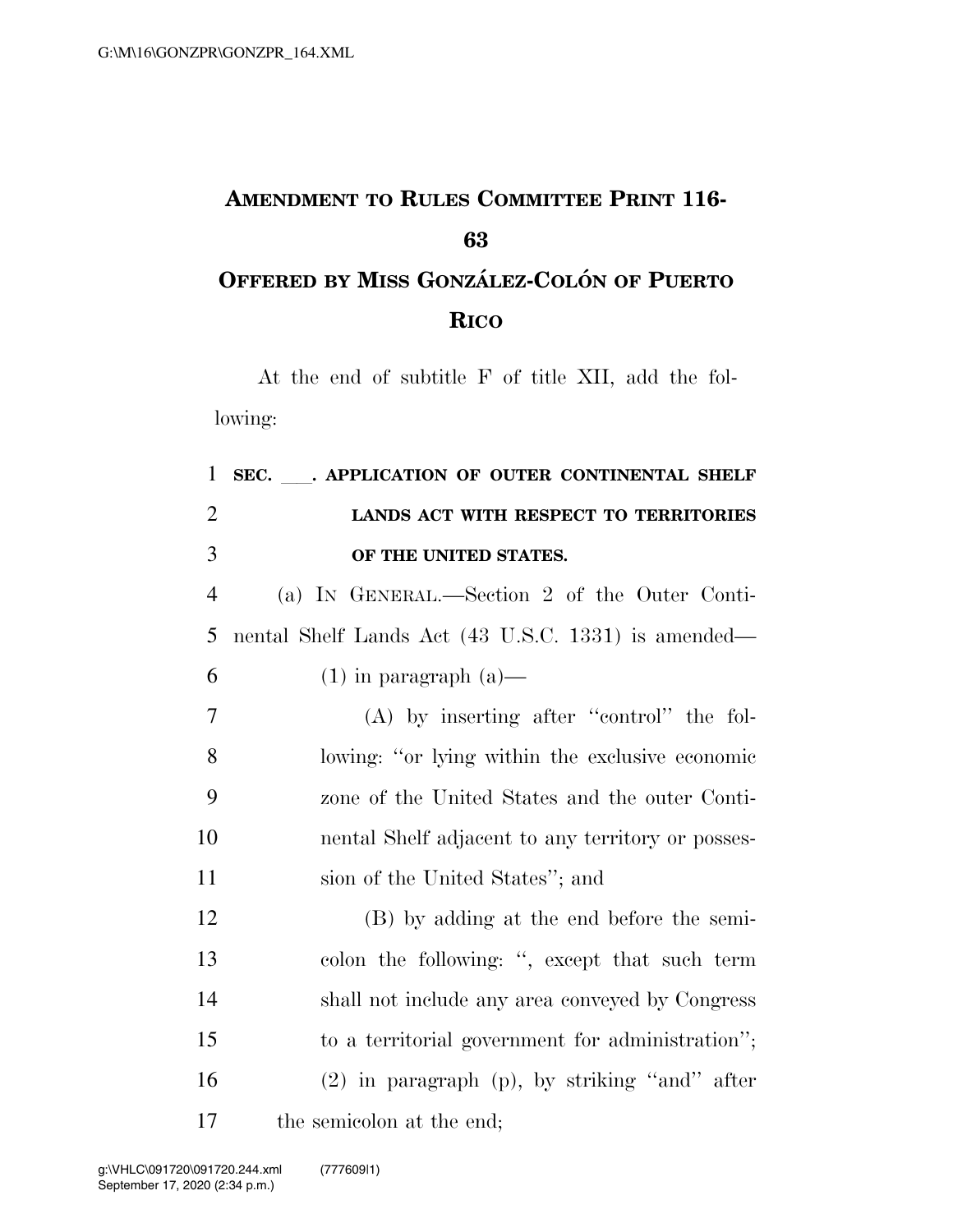| $\mathbf{1}$   | $(3)$ in paragraph $(q)$ , by striking the period at       |
|----------------|------------------------------------------------------------|
| $\overline{2}$ | the end and inserting "; and"; and                         |
| 3              | $(4)$ by adding at the end the following:                  |
| $\overline{4}$ | "(r) The term 'State' includes each territory of the       |
| 5              | United States.".                                           |
| 6              | (b) EXCLUSIONS.—Section 18 of the Outer Conti-             |
| 7              | nental Shelf Lands Act (43 U.S.C. 1344) is amended by      |
| 8              | adding at the end the following:                           |
| 9              | "(i) This section shall not apply to the scheduling of     |
| 10             | lease sales in the outer Continental Shelf adjacent to the |
| 11             | territories and possessions of the United States.".        |
| 12             | SEC. ___. DISPOSITION OF REVENUES WITH RESPECT TO          |
|                |                                                            |
| 13             | TERRITORIES OF THE UNITED STATES.                          |
| 14             | Section 9 of the Outer Continental Shelf Lands Act         |
| 15             | $(43 \text{ U.S.C. } 1338)$ is amended—                    |
| 16             | (1) by striking "All rentals" and inserting the            |
| 17             | following:                                                 |
| 18             | "(a) IN GENERAL.—Except as otherwise provided in           |
| 19             | law, all rentals"; and                                     |
| 20             | $(2)$ by adding at the end the following:                  |
| 21             | "(b) DISPOSITION OF REVENUES TO TERRITORIES                |
| 22             | OF THE UNITED STATES.—Of the rentals, royalties, and       |
| 23             | other sums paid to the Secretary under this Act from a     |
| 24             | lease for an area of land on the outer Continental Shelf   |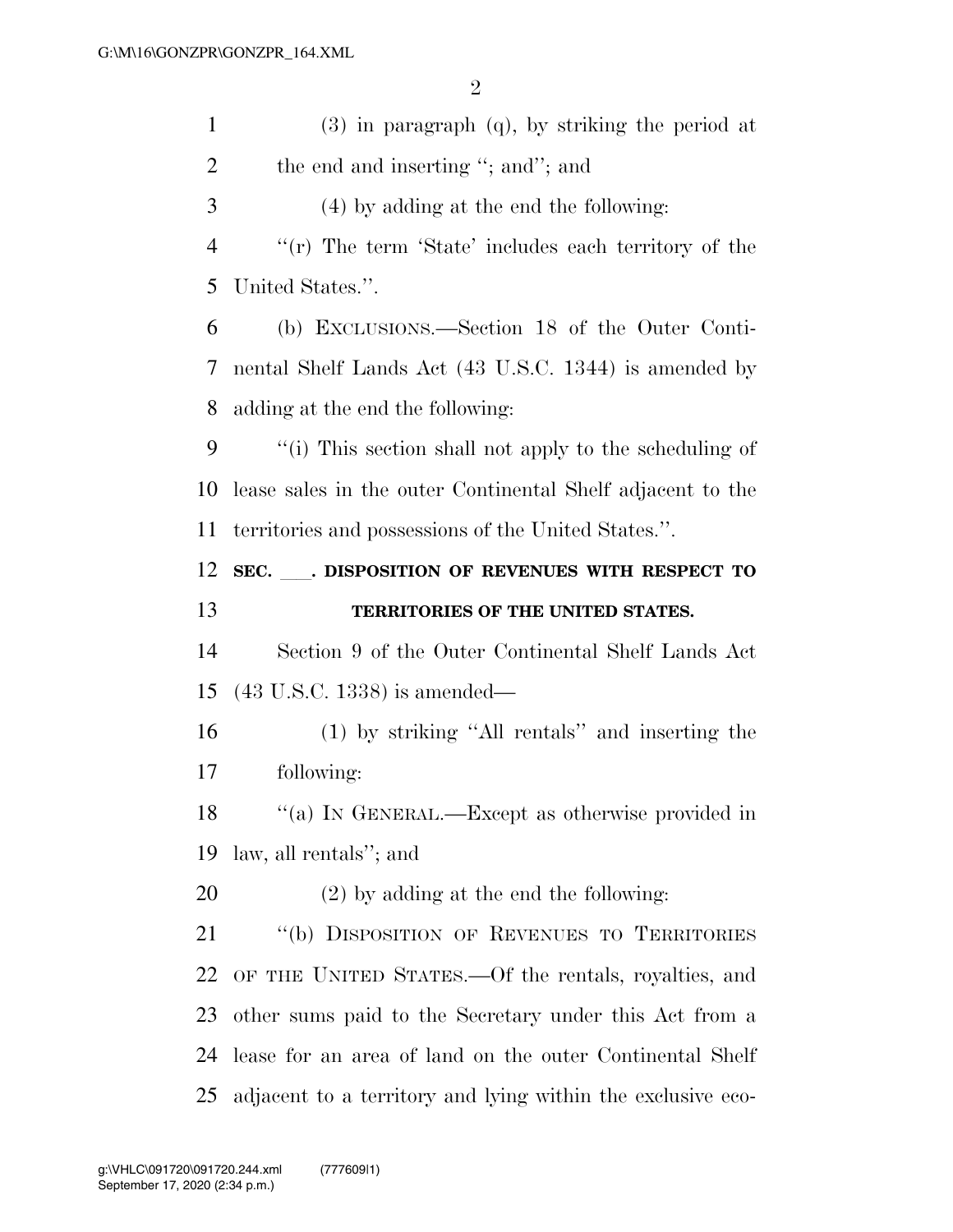nomic zone of the United States pertaining to such terri-tory, and not otherwise obligated or appropriated—

- 3 ''(1) 50 percent shall be deposited in the Treas-ury and credited to miscellaneous receipts;
- ''(2) 12.5 percent shall be deposited in the Coral Reef Conservation Fund established under section 211 of the Coral Reef Conservation Act of 2000; and
- 9  $(3)$  37.5 percent shall be disbursed to terri- tories of the United States in an amount for each territory (based on a formula established by the Sec- retary by regulation) that is inversely proportional to the respective distance between the point on the coastline of the territory that is closest to the geo- graphic center of the applicable leased tract and the geographic center of the leased tract.''.

## 17 SEC. WIND LEASE SALES FOR AREAS OF OUTER CON-**TINENTAL SHELF.**

 (a) CONDITIONAL WIND LEASE SALES IN TERRI- TORIES OF THE UNITED STATES.—The Outer Continental Shelf Lands Act (43 U.S.C. 1331 et seq.) is amended by adding at the end the following: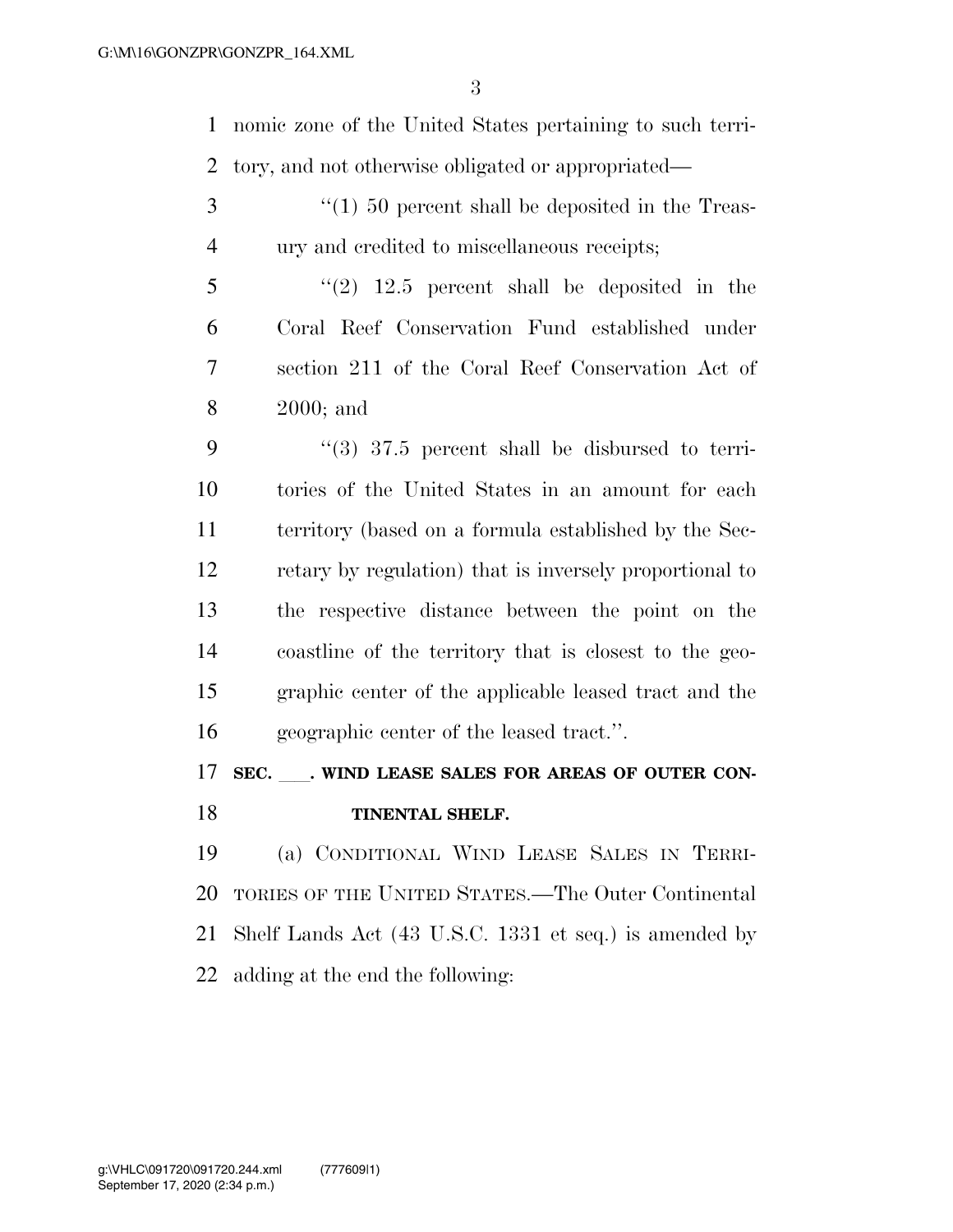| 1              | 4<br>"SEC. 33. WIND LEASE SALES FOR AREAS OF OUTER CONTI-   |
|----------------|-------------------------------------------------------------|
| $\overline{2}$ | NENTAL SHELF.                                               |
| 3              | "(a) AUTHORIZATION.—The Secretary may conduct               |
| 4              | wind lease sales on the outer Continental Shelf.            |
| 5              | "(b) WIND LEASE SALE PROCEDURE.—Any wind                    |
| 6              | lease sale conducted under this section shall be considered |
| 7              | a lease under section $8(p)$ .                              |
| 8              | "(c) WIND LEASE SALES OFF COASTS OF TERRI-                  |
| 9              | TORIES OF THE UNITED STATES.—                               |
| 10             | "(1) STUDY ON FEASIBILITY OF CONDUCTING                     |
| 11             | WIND LEASE SALES.-                                          |
| 12             | "(A) IN GENERAL.—The Secretary shall                        |
| 13             | conduct a study on the feasibility, including the           |
| 14             | technological and long-term economic feasibility,           |
| 15             | of conducting wind lease sales on an area of the            |
| 16             | outer Continental Shelf within the territorial ju-          |
| 17             | risdiction of American Samoa, Guam,<br>the                  |
| 18             | Northern Mariana Islands, Puerto Rico, and                  |
| 19             | the Virgin Islands of the United States.                    |
| 20             | "(B) CONSULTATION.—In conducting the                        |
| 21             | study required in paragraph (A), the Secretary              |
| 22             | shall consult—                                              |
| 23             | "(i) the National Renewable Energy                          |
| 24             | Laboratory of the Department of Energy;                     |

and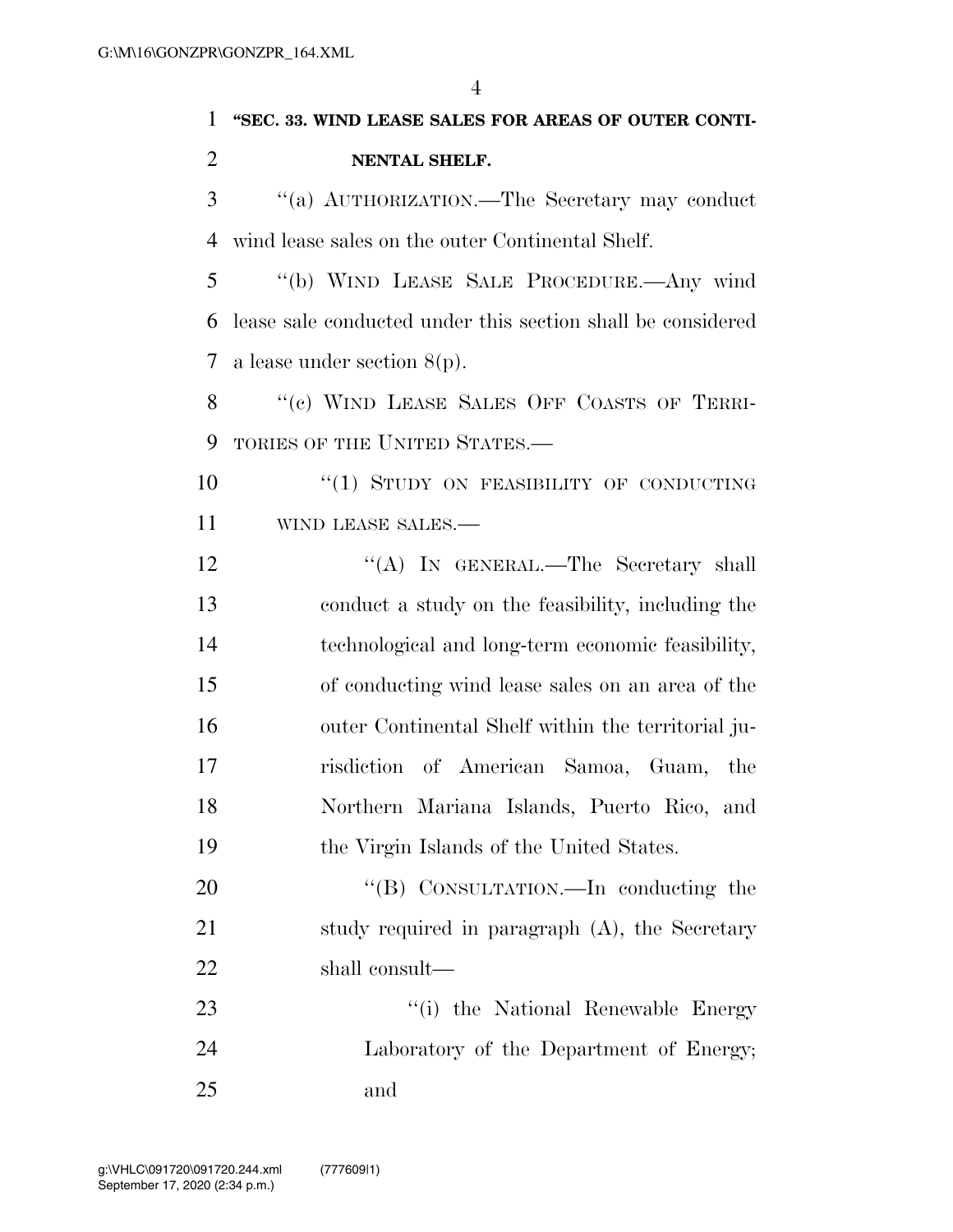| $\mathbf{1}$   | "(ii) the Governor of each of Amer-             |
|----------------|-------------------------------------------------|
| $\overline{2}$ | ican Samoa, Guam, the Northern Mariana          |
| 3              | Islands, Puerto Rico, and the Virgin Is-        |
| $\overline{4}$ | lands of the United States.                     |
| 5              | "(C) PUBLICATION.—The study required            |
| 6              | in paragraph (A) shall be published in the Fed- |
| 7              | eral Register for public comment for not fewer  |
| 8              | than 60 days.                                   |
| 9              | "(D) SUBMISSION OF RESULTS.—Not later           |
| 10             | than 18 months after the date of the enactment  |
| 11             | of this section, the Secretary shall submit the |
| 12             | results of the study conducted under subpara-   |
| 13             | $graph(A)$ to:                                  |
| 14             | "(i) the Committee on Energy and                |
| 15             | Natural Resources of the Senate;                |
| 16             | "(ii) the Committee on Natural Re-              |
| 17             | sources of the House of Representatives;        |
| 18             | and                                             |
| 19             | "(iii) each of the delegates or resident        |
| 20             | commissioner to the House of Representa-        |
| 21             | tives from American Samoa, Guam, the            |
| 22             | Northern Mariana Islands, Puerto Rico,          |
| 23             | and the Virgin Islands of the United            |
| 24             | States, respectively.                           |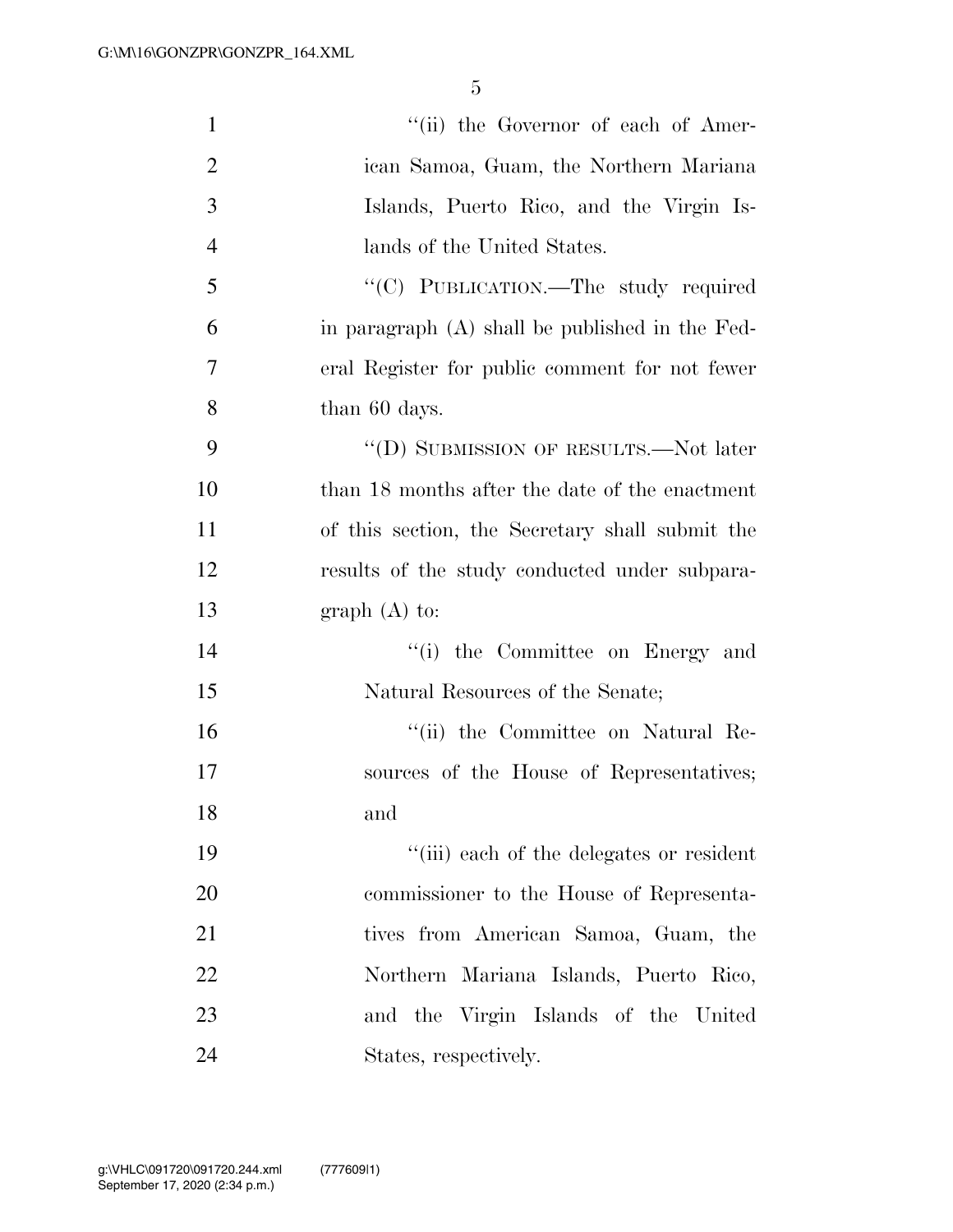| $\mathbf{1}$   | "(E) PUBLIC AVAILABILITY.—The study                  |
|----------------|------------------------------------------------------|
| $\overline{2}$ | required under subparagraph (A) and results          |
| 3              | submitted under subparagraph (C) shall be            |
| $\overline{4}$ | made readily available on a public Government        |
| 5              | internet website.                                    |
| 6              | "(2) CALL FOR INFORMATION AND NOMINA-                |
| 7              | TIONS.—The Secretary shall issue a call for informa- |
| 8              | tion and nominations for proposed wind lease sales   |
| 9              | for areas determined to be feasible under the study  |
| 10             | conducted under paragraph (1).                       |
| 11             | "(3) CONDITIONAL WIND LEASE SALES.—                  |
| 12             | "(A) IN GENERAL.—For each territory,                 |
| 13             | the Secretary shall conduct not less than 1 wind     |
| 14             | lease sale on an area of the outer Continental       |
| 15             | Shelf within the territorial jurisdiction of such    |
| 16             | territory that meets each of the following cri-      |
| 17             | teria:                                               |
| 18             | "(i) The study required under para-                  |
| 19             | graph $(1)(A)$ concluded that a wind lease           |
| 20             | sale on the area is feasible.                        |
| 21             | "(ii) The Secretary has determined                   |
| 22             | that the call for information has generated          |
| 23             | sufficient interest for the area.                    |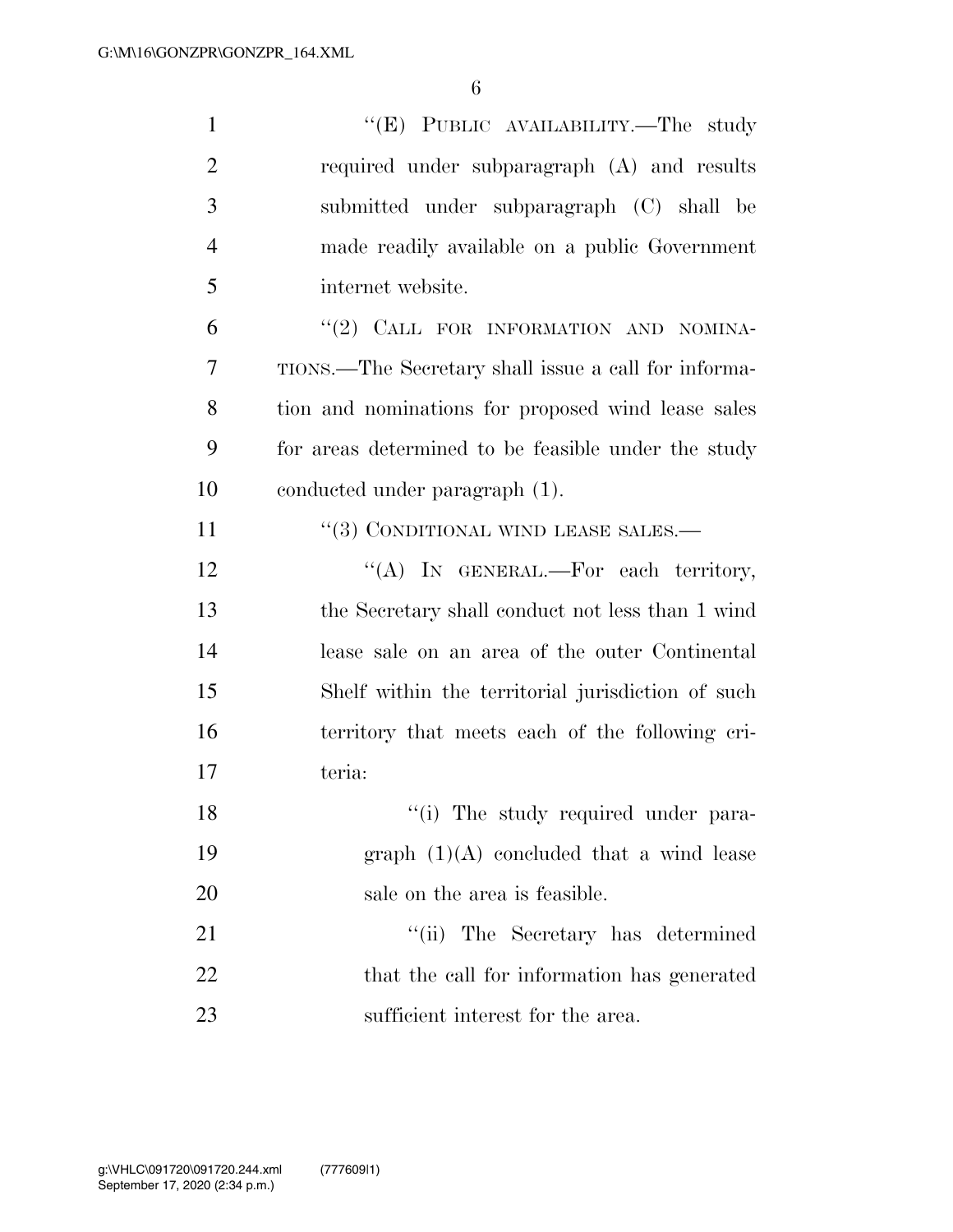| $\mathbf{1}$   | "(iii) The Secretary has consulted                       |
|----------------|----------------------------------------------------------|
| $\overline{2}$ | with the Secretary of Defense regarding                  |
| 3              | such a sale.                                             |
| $\overline{4}$ | "(iv) The Secretary has consulted                        |
| 5              | with the Governor of the territory regard-               |
| 6              | ing the suitability of the area for wind en-             |
| $\overline{7}$ | ergy development.                                        |
| 8              | "(B) EXCEPTION.—If no area of the outer                  |
| 9              | Continental Shelf within the territorial jurisdic-       |
| 10             | tion of a territory meets each of the criteria in        |
| 11             | clauses (i) through (iii) of subparagraph $(A)$ ,        |
| 12             | the requirement under subparagraph (A) shall             |
|                |                                                          |
| 13             | not apply to such territory.".                           |
| 14             | SEC. . ESTABLISHMENT OF CORAL REEF CONSERVA-             |
| 15             | TION FUND.                                               |
| 16             | (a) IN GENERAL.—The Coral Reef Conservation Act          |
| 17             | of $2000$ (16 U.S.C. 6401 et seq.) is amended by adding  |
| 18             | at the end the following:                                |
| 19             | "SEC. 211. CORAL REEF CONSERVATION FUND.                 |
| 20             | "(a) ESTABLISHMENT.—There is established in the          |
| 21             | Treasury the Coral Reef Conservation Fund, hereafter re- |
| 22             | ferred to as the Fund.                                   |
| 23             | "(b) DEPOSITS.—For each fiscal year, there shall be      |
| 24             | deposited in the Fund the portion of such revenues due   |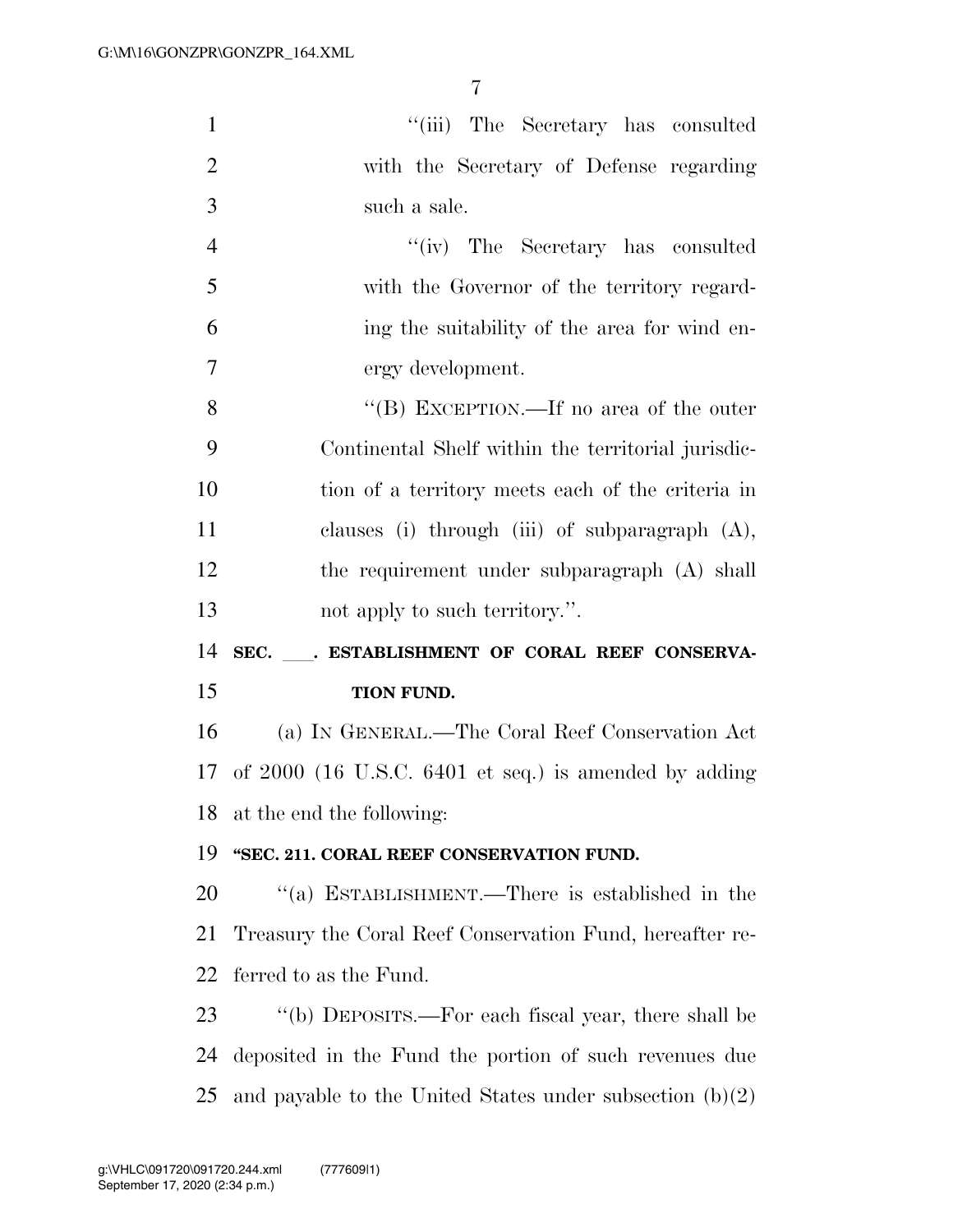of section 9 of the Outer Continental Shelf Lands Act (43 U.S.C. 1338).

 ''(c) USES.—Amounts deposited in the Fund under this section and appropriated to the Secretary of Com- merce under subsection (f) shall be used by the Secretary of Commerce to carry out the Coral Reef Conservation Act of 2000 (16 U.S.C. 6401 et seq.), with priority given to carrying out sections 204 and 206 of such Act (16 U.S.C. 6403 and 6405).

 ''(d) AVAILABILITY.—Amounts deposited in the Fund shall remain in the Fund until appropriated by Congress. ''(e) REPORTING.—The President shall include with the proposed budget for the United States Government submitted to Congress for a fiscal year a comprehensive

 statement of deposits into the Fund during the previous fiscal year and estimated requirements during the fol-lowing fiscal year for appropriations from the Fund.

18 "(f) AUTHORIZATION OF APPROPRIATIONS.—There are authorized to be appropriated from the Fund to the Secretary of Commerce, an amount equal to the amount deposited in the Fund in the previous fiscal year.

22 "(g) NO LIMITATION.—Appropriations from the Fund pursuant to this section may be made without fiscal year limitation.''.